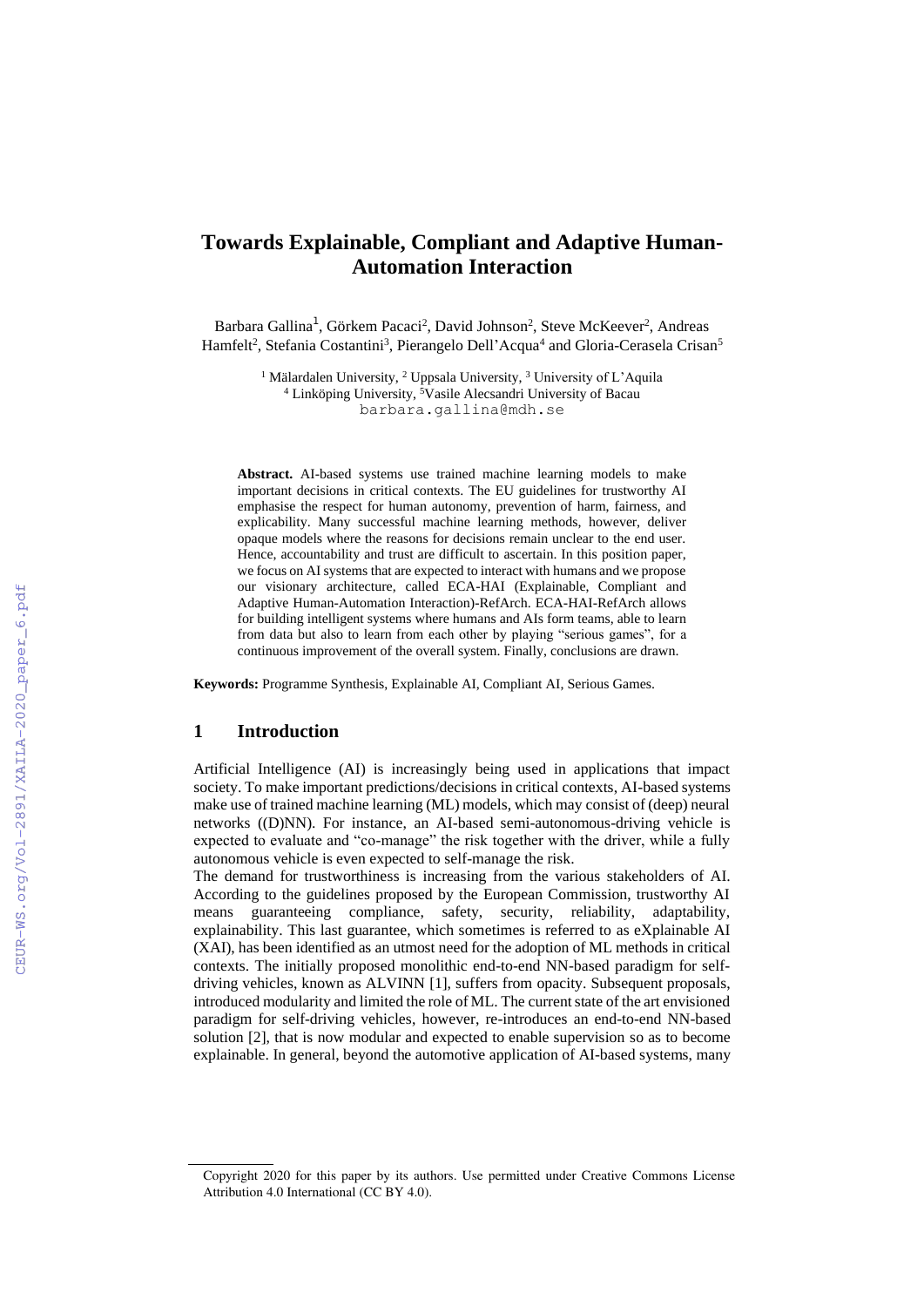successful machine learning methods, however, still deliver opaque models where the reasons for decisions may remain inexplicable to the end user. This lack of transparency ensures that responsibility for decision making cannot be corroborated. Either one limits the computational reach of an AI artefact, or one significantly restricts the data on which the artefact is built to ensure compliance, or one tries to understand it.

In this position paper, we propose a novel architecture, called ECA-HAI-RefArch, for building intelligent systems where humans and AIs form teams, able to learn from data but also to learn from each other by playing "serious games", for a continuous improvement of the overall system. ECA-HAI-RefArch integrates and extends solutions for: explaining AI-based information systems, checking/arguing and selfreflecting about compliance of the explained AI behaviour with the normative spaces of pertinence as well as about the compliance of the interaction with the upcoming normative spaces, gamifying the interaction between the intelligent artificial system and the human intelligence.

The rest of this paper is structured as follows. In Section 2, we provide essential background information. In Section 3, we describe our architecture. In Section 4, we discuss related work. Finally, in Section 5, we draw our conclusions.

### **2 Background**

In this section, we recall the background on which we build our proposed architecture.

#### **2.1 Rule Induction of CNP Explanations (RICE)**

The RICE method [\[3\]](#page-4-0) generates explainable models through a combination of sensitivity analysis to extract input-output pairs that are critical to interpreting the black box's behaviour, followed by a program synthesis stage to generate an alternative representation of how the black box functions. Unlike other established explanation methods (such as LIME [\[4\]\)](#page-4-1), which provide localized explanations, RICE provides a globally interpretable explanation. RICE has three phases: 1) the *probing* phase takes the opaque model, the types of the inputs and outputs of the model, and generates a dataset of critical example input/output pairs; 2) the *synthesis* phase deals with searching the space of programmes to derive a mapping, namely a programme written in CNP (COMBILOG with Named Projectio[n\[4\]\)](#page-4-1), from the critical inputs to outputs. Finally, 3) the *interpretation* phase ensures that the CNP programme can be translated into human language or to other logic representations.

#### **2.2 ACCEPT**

ACCEPT (Automated Compliance Checking of Engineering Process plans against sTandards) [5-6] is a tool-supported method for modelling processes checkable for compliance, i.e., processes elements enriched with compliance information through annotations representing formalized standards requirements in FCL (Formal Contract Logic[\) \[7\].](#page-5-0) FCL permits users to represent and reason about normative knowledge, i.e.,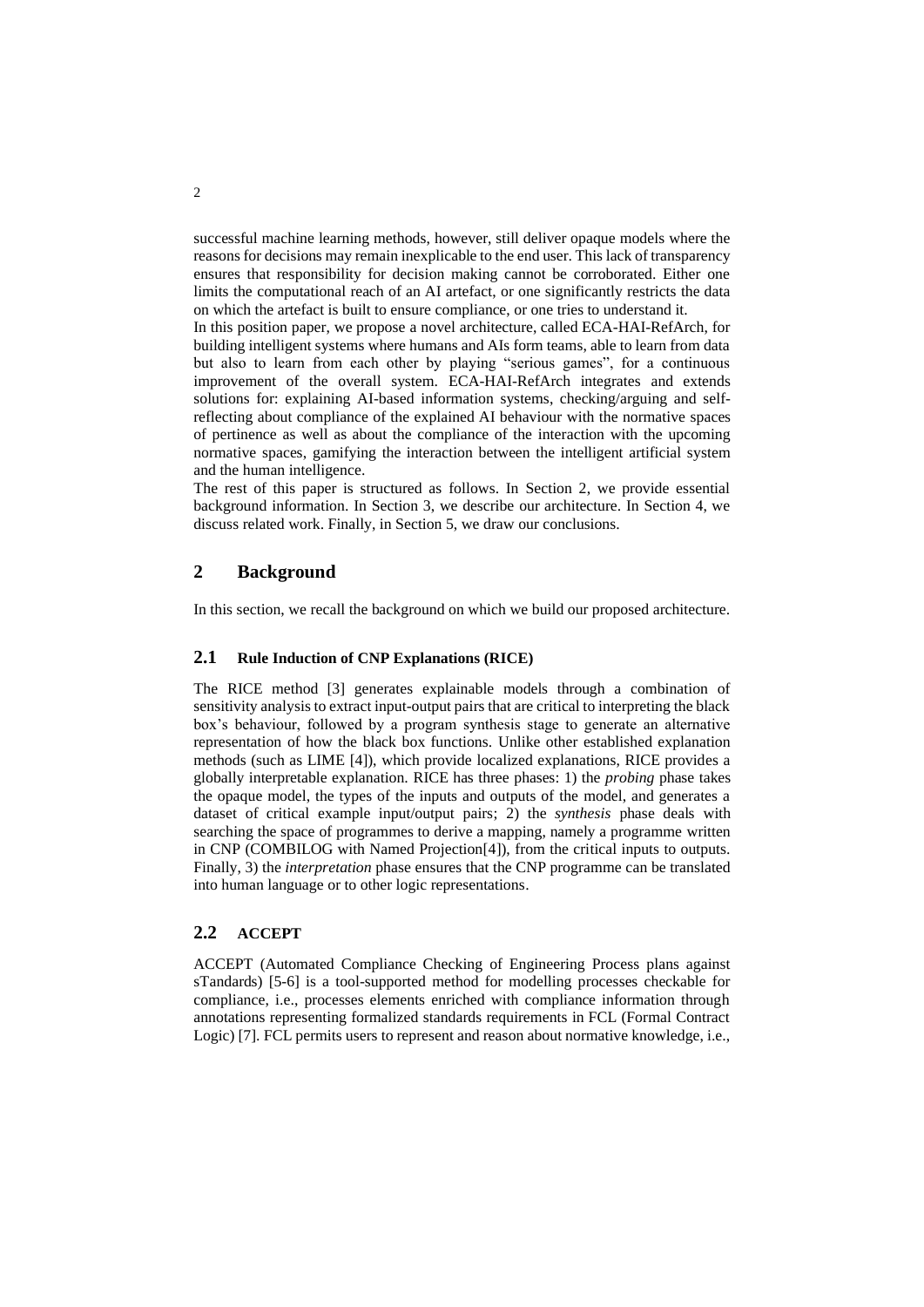the obligations and permissions can be defined and the compliance effects they produce in the process plans can be formally verified.

### **2.3 MDSafeCer**

MDSafeCer (Model Driven Safety Certification) [\[8\]](#page-5-1) is a model-driven tool-supported method for semi-automatically generating process-based arguments from fallacy-free process models. MDSafeCer generates structured arguments that link the evidence with the claims about compliance with the normative space. The arguments are generated once the absence of *omission of key evidence* is verified.

#### **2.4 Reflection**

Quoting Torresen et al [\[10\]:](#page-5-2) "Self-aware and self-expressive computing describes an emerging paradigm for systems and applications that proactively gather information; maintain knowledge about their own internal states and environments; and then use this knowledge to reason about behaviours, revise self-imposed goals, and self-adapt. Systems that gather unpredictable input data while responding and self-adapting in uncertain environments are transforming our relationship with and use of computers." This kind of advanced self-aware reflective systems can be realized by means of the notion of Reflection Principle [\[11\],](#page-5-3) by which a designer can encode various forms of uncertain or plausible reasoning, and sophisticated meta-constraints (either local or global) over the system's functioning [12-13] aimed at run-time self-checking.

#### **2.5 Gamification**

Gamification is *the use of game design elements in non-game contexts* [\[14\].](#page-5-4) It offers new approaches to adult learning, as it uses intrinsic motivation for achieving individual, team or social objectives [\[15\].](#page-5-5) Gamification could also be used for controlling artificial hybrid systems, where computational intelligence is improved by complementing it with human intelligence in an interactive ML approach [\[16\].](#page-5-6)

## **3 A Vision towards ECA-HAI**

In this section, we present our visionary architecture, called ECA-HAI RefArch, which stands for Explainable, Compliant and Adaptive Human-Automation Interaction Reference Architecture. ECA-HAI RefArch builds on top of the building blocks, which were introduced in Section 2. More specifically, as depicted in Fig. 1, the ECA-HAI RefArch consists of a two-layered architecture.

The first layer comprises the components used at design time: 1) a component that perfors the synthesis of an opaque neural network model (based on the RICE method); 2) a component that performs the interpretation of the Explained Neural Network Model (based on the RICE method in conjunction with ACCEPT and MDSafeCer) and presents the interpretation in terms of compliance results (the process-based behavioural representation of the neural network model complies with e.g. the *motor*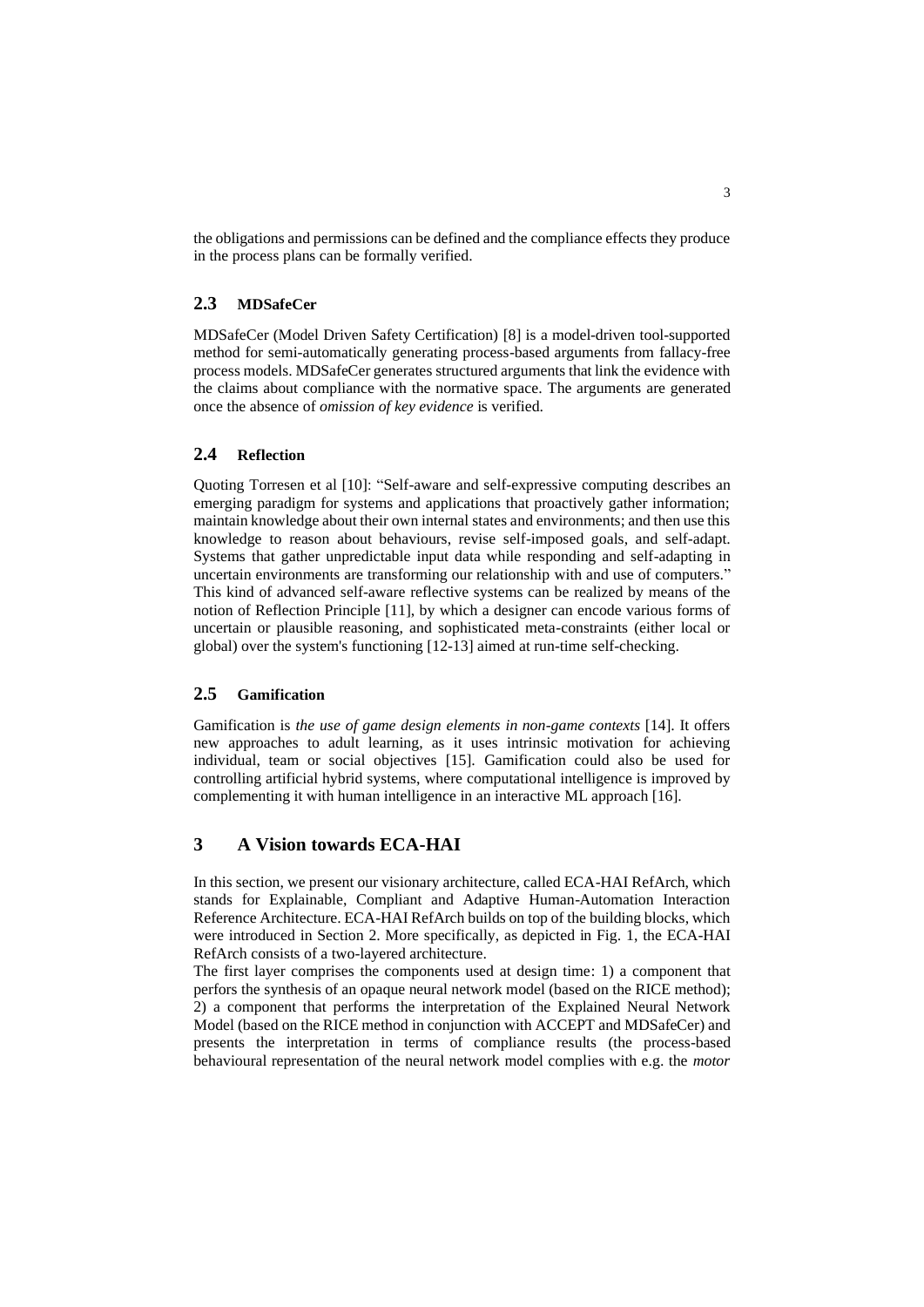*vehicle safety act* i.e., the neural network model must not lead to unreasonable risk of death or injury; the neural network model must not lead to responsibility delegation when inappropriate e.g. by delegating the responsibility to humans when humans cannot control an *hazardous event*) and argumentation fragments (fragments of justifications for the neural network model behaviour in relation to the stated goals). This interpretation ensures that the opaque artefact is both legally and ethically sound. The second layer comprises the components used at run-time: 1) a component that transforms the model of neural network into a representation adequate for serious games within a gamification environment (a virtual arena, where the interaction between the human and the artificial intelligence can safely take place and be explored without repercussions, by playing with 'what if' scenarios, by guiding the two learners and by tracking their performance); 2) a component that is responsible for a twofold functionality: the gamification of the interaction between the human (e.g., urban air traffic controller, road vehicle driver, etc.) and the artificial intelligence (represented by the neural network model) and the generation of a model describing the interaction and result of the learning experience during the serious game; 3) a component that (based on reflection/argumentation/quality evaluation) interprets the generated output regarding the interaction and produces: a compliance report, an argument for the assurance case to assure society regarding the harmless interaction, and a quality report regarding the learning experience. The dynamics of the architecture is given in terms of an activity-diagram-like style where the components are the activities.



**Fig. 1**. ECA-HAI RefArch

#### **4 Related work**

To the best of our knowledge, no one has adequately studied human-automation interaction trust or its potential to be increased by means of such a progressive combination of approaches. Thus, we can claim that our proposed "serious games" go beyond XAI and pioneer X/C H-AI I (eXplainable/Compliant Human-Artificial Intelligence Interaction). With regards to ML trustworthiness and explainability, i[n \[17\]](#page-5-7) the authors provide a comprehensive survey on the opportunities and challenges of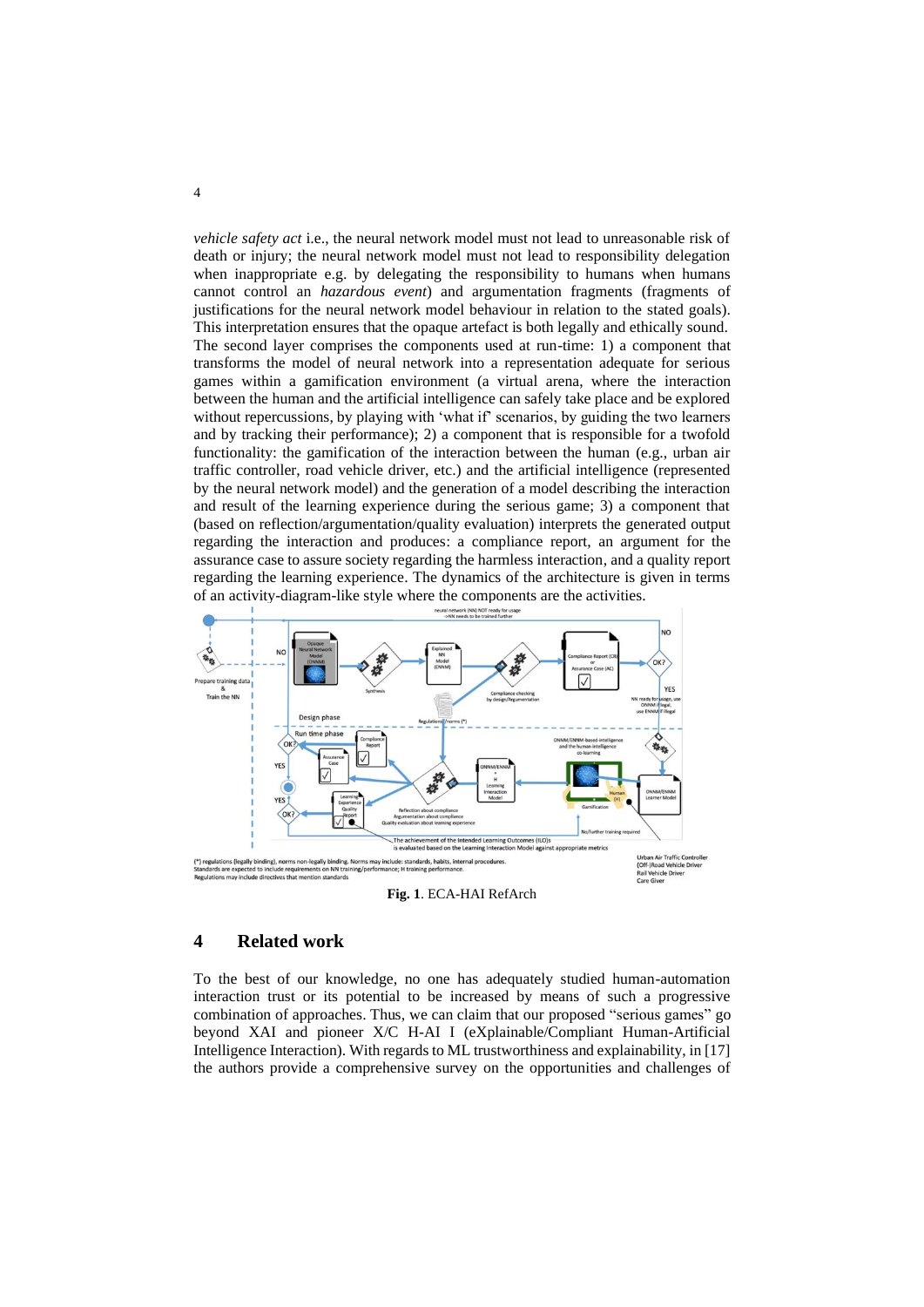explanation extraction. Definitions of trustworthy AI, as elaborated in [\[18\],](#page-5-8) rely on explainability of the artefacts in use. There are mainly two approaches to explainability. First is revealing the specific sections of a case that lead to a decision, as LIME does. Second is the set of methods that produce a general description of the opaque AI artefact [\[19\].](#page-5-9) With regards to argumentation about AI-based systems, proposals for arguing about trustworthy ML have been proposed by various authors [20-21]. However, these proposals lack a holistic perspective, limiting the focus on specific domains, or concern. With regards to compliance checking in the context of AI-based systems, in [\[22\]](#page-5-10) authors discuss how the combination of mental attitudes and obligations can be framed in Defeasible Logic and how this logic permits users to reason about norm-compliant artificial intelligence. With regards to "serious games", i[n \[23\],](#page-5-11) authors propose a game theoretic traffic model that can be used to test and compare various autonomous vehicle decision and control systems and calibrate the parameters of an existing control system.

### **5 Conclusion and future work**

In this paper, we have presented our vision for building intelligent systems where humans and AIs form teams, able to learn from data but also to learn from each other by playing "serious games", for a continuous improvement of the overall system so that subsequent refinements will yield a responsible AI. The dichotomy of mind/AI is speculated in a way that provides reciprocal skill development and better understanding of each other's' role and performance. Continuous training using different human experts offers to our envisioned solution a potentially continuous upgrade and adaptation to new events and scenarios (including edge cases). By exposing AI to more and more human intelligence, the hybrid team will become more and more effective (rationality-&-creativity-based synergies could emerge and could be detected and used to develop future normative spaces). As Marvin Minsky stated: "What magical trick makes us intelligent? The trick is that there is no trick. The power of intelligence stems from our vast diversity, not from any single, perfect principle." [\[24\].](#page-5-12) As future work, we intend to make our vision concrete.

#### **References**

- [1] Pomerleau D. A., ALVINN: An Autonomous Land Vehicle in a Neural Network. Advances in neural information processing systems. Morgan Kaufmann, pp. 305-313, (1989).
- [2] Luo, W., Yang, B., and Urtasun, R. Fast and Furious: Real Time End-to-End 3D Detection, Tracking and Motion Forecasting with a Single Convolutional Net. IEEE/CVF Conference on Computer Vision and Pattern Recognition, Salt Lake City, UT, pp. 3569-3577, (2018).
- <span id="page-4-0"></span>[3] Paçacı, G., Johnson, D., McKeever, S., Hamfelt, A.: "Why Did You Do That?" Explaining black box models with Inductive Synthesis. Computational Science-ICCS. LNCS, vol. 11536, pp. 334-345 (2019).
- <span id="page-4-1"></span>[4] Paçacı, G., McKeever, S., Hamfelt, A.: Compositional Relational Programming with Name Projection and Compositional Synthesis. Perspectives of System Informatics. LNCS, vol. 11964, pp. 306-321 (2017).
- [5] Castellanos Ardila, J. P., Gallina, B.: Separation of Concerns in Process Compliance Checking: Divide-and-Conquer. 27th European & Asian System, Software & Service Process Improvement & Innovation. pp. 1-12 (2020)